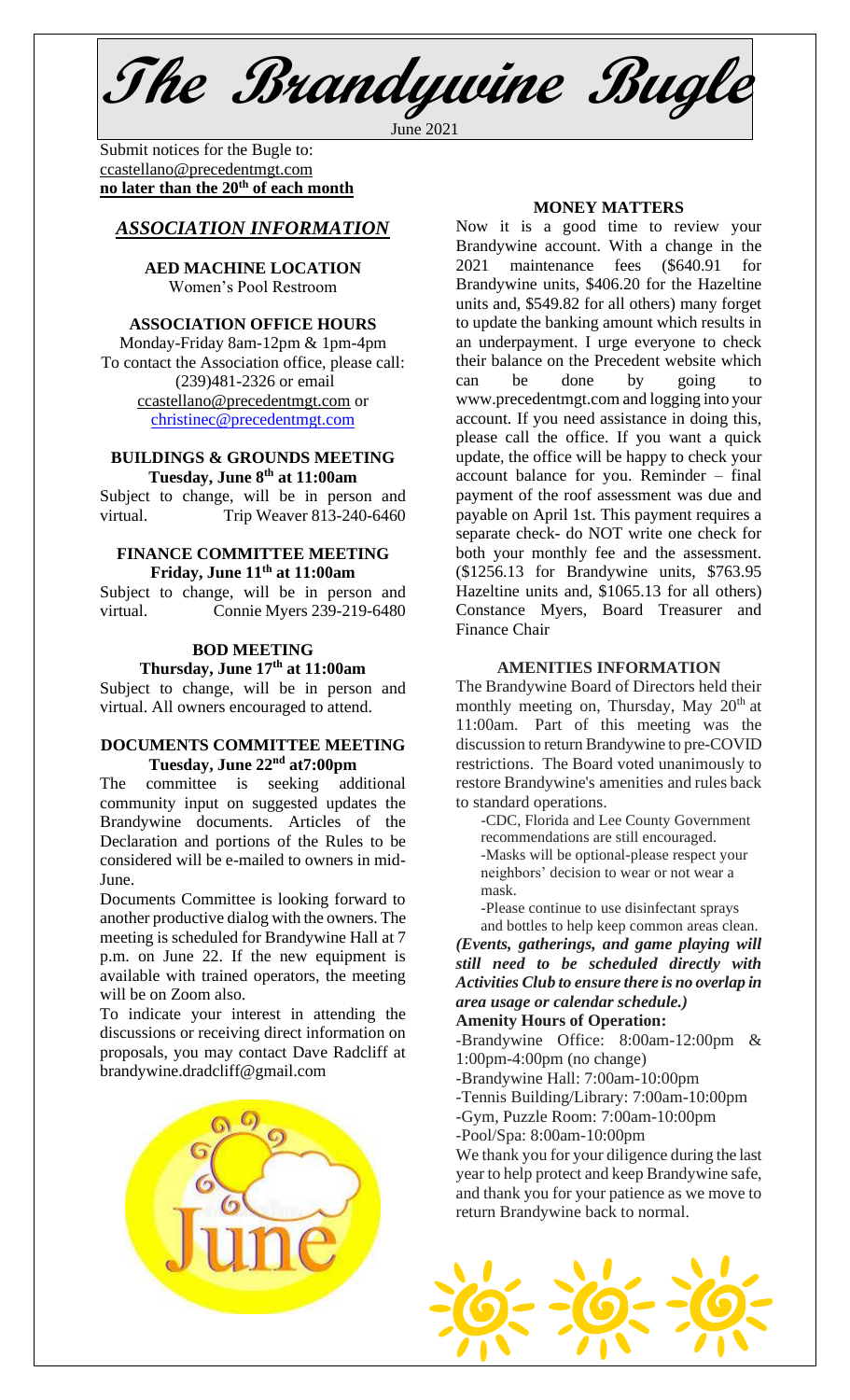# **ACTIVITIES UPDATE**

June's Super Wednesday is Here!! June 2 Bingo June 9 Chair Volleyball

June 16 Bingo

June 22 Chair Volleyball

June 30 Trivia

Mark your calendar for an awesome month. All events will start at 7 P.M and will be located at Brandywine Hall. Hope to see you there!! Activities Advisory Council

## **OPEN TENNIS FOR RESIDENTS**

**Mondays, Wednesdays & Fridays, at 8:00am** Offers all resident tennis players an opportunity to play, have fun, and get healthy exercise. If you have "rust" from not being in the game of late, we will provide the remedy. Do not hesitate to just show up but if you do have questions, Jack Sheils at 239-985-7083 would be happy to try to provide answers.

#### **YOGA & LOW IMPACT AEROBICS IN THE CLUBHOUSE**

Aerobics: meeting on Mondays and Thursdays at 9am in the Clubhouse. Using social distancing and routine CDs: Richard Simmons and Leslie Sansone.

Yoga: meeting on Mondays at 3pm in the clubhouse. A second day will be scheduled later. Using CD: Susan Winter Ward for the Young at Heart. It is recommended to bring your own yoga mat. Please call Elizabeth Phelps 239-275-5384 if interested in participating.

# **BOCCE**

**Mondays & Thursdays, at 9:30am** Brandywine's Bocce Ball Club thanks everyone for their support. Please check for more information and photos on the blog at https://brandywinebocce.sport.blog/ Come out to play bocce with the Club members and others. Everyone is welcome!

# **MAHJONGG**

### **Wednesdays at 12:30pm**

Welcome back-Mahjongg ladies!! We will be meeting on WEDNESDAYS 12:30-3pm play time. Wear your mask, bring your card and the fun begins. Meeting room is TBD. Please contact Kay Wyatt if you have any questions. (239)322-4208.

#### **SENIOR YOGA Fridays at 3pm**

We are moving inside Brandywine Hall. (Use the front door.) Improve strength, flexibility, and range of motion. Bring Yoga Mat and water. Chair options are available for those unable to get down on the mat. Call certified instructor, Donna Johnson with any questions. (386)804-0481.

# **VOLUNTEERS IN THE REMEMBRANCE GARDEN Wednesday, June 2nd at 9am**

If you wish to learn more about volunteering, come to their next meeting June  $2<sup>nd</sup>$  in the Garden. The volunteers work independently. They pick a section of the garden to maintain. Tools are stored on site and a master gardener is available to give advice on how to care for plants. If you like to get your hands dirty and love to see things grow, this is the place for you. For more information call Joan Peer (586)255-1955 or Ann Gergar (248)891-0837.

# **INSIDE BINGO IS BACK**

**Wednesday, June 2 nd & 16th at 7pm** Bingo is back with paper bingo cards. Bring your own dauber or purchase one on the 1<sup>st</sup> night for a \$1 and after the  $1<sup>st</sup>$  night the daubers will be \$2.

# **SINGLES' CLUB Thursday, June 3 rd at 6:00pm**

Happy Father's Day! Also, Happy Anniversary to us! It's hard to believe that our group formed a year ago during COVID-19, but we complied with all CDC guidelines, got vaccinated, and did outdoor activities. We survived & we've grown since our inception. Because we have some newcomers, I would like to reiterate our rules for belonging to our group. This is not meant to be a dating/ matchup group, this group is an opportunity for singles to enjoy a variety of activities together. Any questions, please see me personally. Our May trip was very different for our group, since things are opening up, we went to see the Billy Crystal film, "Here Today". Have the tissues ready. We went to the Burntwood Tavern for lunch. It was very good and have a nice variety. For our June meeting, please bring your new ideas researched prior to our meeting. Also, bring calendar/ planner to avoid scheduling conflicts. The meeting takes place poolside, weather permitting. If not, we will meet at 1246 Hazeltine Dr., where you will need to BYO chair & refreshment.

Dianne Truslow

### **ACTIVITIES MEETING Monday, June 7th at 11am**

Coming early this month! Brandywine facilities are now open and it's time to plan our activities! All residents(men and women) who want to be involved in the community, who want to help decide what activities and programs Brandywine should have. Who want to help in the implementation and support of the various programs and activities, who have great ideas from other places they have lived and would like to introduce to their new neighbors. Held in the Brandywine Hall the first Monday of each month at 11 o'clock

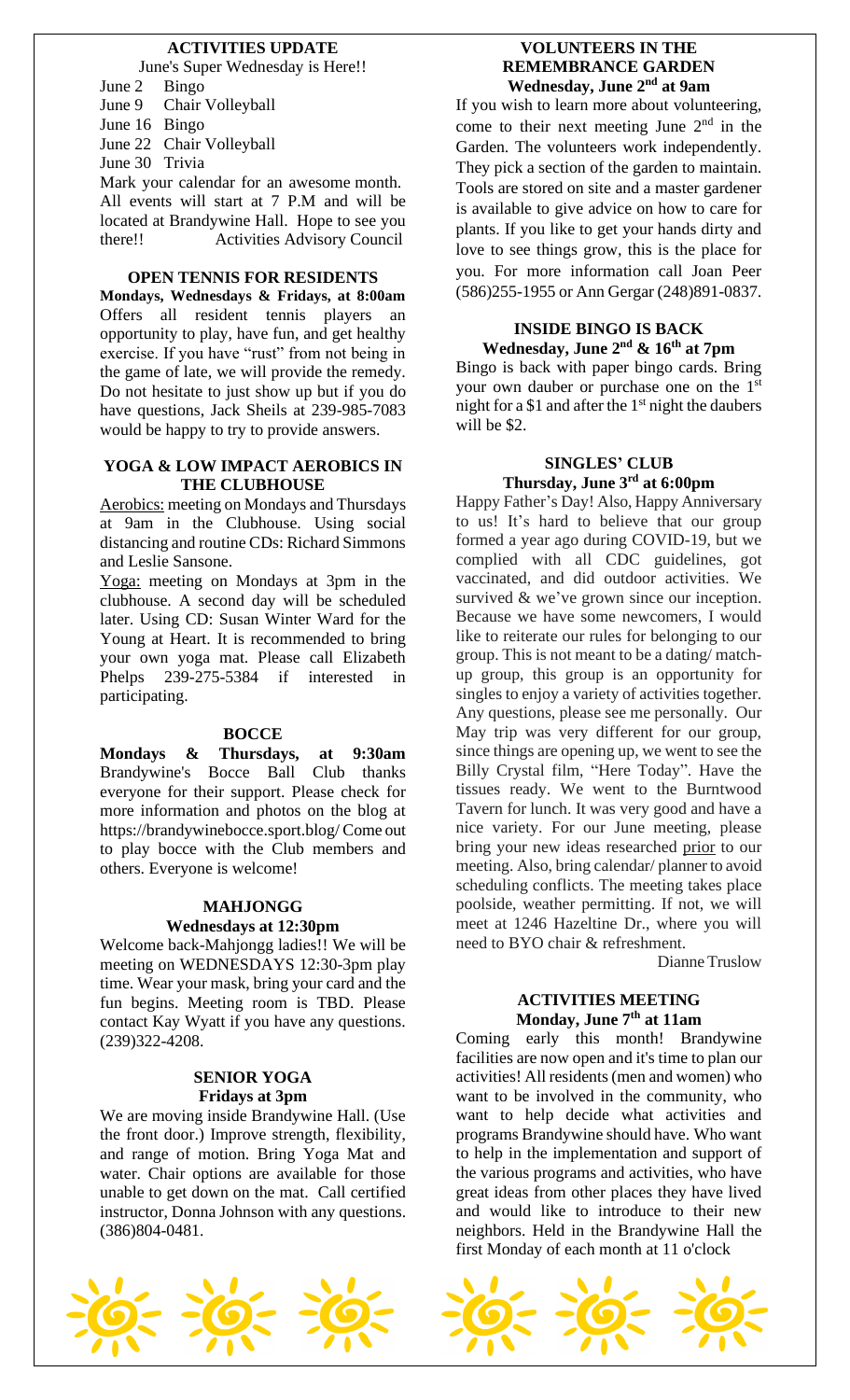# **BOOK CLUB Tuesday, June 8 th at 10am**

It has been a long time since last we met. Come to the tennis clubhouse to share your reading experiences. Fully vaccinated readers may forego a mask, all others should continue to mask for their own safety. We will attempt to socially distance in the space as attendance allows. Nancy O'Keeffe 466-0476

# **CHAIR VOLLEYBALL Wednesday, June 9 th & 23rd at 7pm**

Back by popular demand! Starting June 9 and moving forward will be the 2nd and 4th Wednesday of the Month in Brandywine Hall **What is Chair Volleyball?** Where residents of our community get together, sit down and start to play volleyball. You are seated in a chair with air condition comfort. The game is played with a beachball and a 5-foot net.

**Rules?** Rules are similar to regular volleyball except "cheeks on the chair!" Each team seats six players on each side of the net. Players have to use hands to get the ball over the net, catching the ball and throwing it over the net is against the rules.

**Laughs?** There are plenty. While chair volleyball is fun, friendly and competitive, it also has some health benefits. It can help reduce stress, boost self-esteem and build confidence. It is also great for upper body mobility and joint flexibility.

If you have any questions, please call Trip Weaver at 813-240-6460 or Nancy Weaver at 813-380-1500.

# **THIRSTY THURSDAY IS BACK WITH A FOOD TRUCK! Thursday, June 10th from 5-7pm**

At the Pool/ Clubhouse Activities Inside and Out. Grab a neighbor and join us for a funfilled evening at Brandywine. You can relax by the pool, swim or engage in a variety of activities being offered. It is up to you.

*Corn Hole, Card Games (Bring your favorites), Bocce, Music, Billiards, Chair Volleyball, LRC Game, Horse Racing Game, Swimming, Jenga, Pickleball, Visiting with Friends*

*Food Truck (no need to cook dinner) serving: Double Dee's Munchies, specializing in Philly Steak Sandwiches, Tacos and Tots.* 

If you are bringing something to drink, please remember only plastic or paper containers are allowed at the pool. Bring nickels (horseracing game), quarters (LRC) and paper money for the 50/50 if you choose to participate in those activities. Any questions, please call Nancy Weaver at 813-380-1500. See you on June 10 for a fun-filled evening!



# **THE FAMOUS BOCCE CLUB PANCAKE BREAKFAST Saturday, June 12th at 8:30 am**

The Brandywine Bocce & Social Club is pleased to announce the scheduling of our second Pancake Breakfast of the year on Saturday morning June 12th from 8:30 to 10:30. All residents, family and friends are invited to attend. Seating will be available indoors in Brandywine Hall; or breakfasts can be takeout. The cost is \$8.00 per person payable upon sign up at BWH breezeway on Monday June 7th from 1:00 to 3:00 PM.

# **NEWCOMERS WELCOME TO BRANDYWINE**

# **Tuesday, June 15th from 7-9pm**

Have you moved to Brandywine in 2020 or 2021? If the answer is yes, please put Tuesday, June 15 on your calendar. We are trying to catch up since covid restrictions prohibited us from conducting our normal Newcomers' schedule. You will be receiving a personal invitation soon but a heads up is always nice. From 7-9 on the 15th, there will be a "Welcome Orientation" for our new neighbors. You will be able to learn more about the programs and activities being offered at Brandywine plus you will have an opportunity to ask any questions you might have about your new home.

If you are a snowbird and have already left for your other home, there will be another chance in January 2022 to attend a Newcomers' Welcome.

# **LUNCH BUNCH Friday, June 18 th from 11:30am**

We are pleased to report the next lunch bunch restaurant will be The Lighthouse Restaurant. The Lighthouse is on the way to Sanibel Island, on the right, at Port Sanibel Marina, just before crossing the causeway. The deadline to register is June 14<sup>th</sup>. Please call Gail McCluer at (239)292-8764 or Gay Gintner at (810)441- 3091. We will be seated on their closed in porch, where you will have beautiful view of the bay.

# **BRANDYWINE TRIVIA NIGHT RETURNS**

# **Wednesday, June 30th at 7 pm**

If you enjoy Jeopardy and Trivia, then this is the game for you! Join us on Wednesday evening on June 30th. We begin at 7:00PM sharp in Brandywine Hall so get there early (6:30) to organize your team. A team consists of six persons, one team per table. You may choose your own team members or be assigned. An entry fee of \$5.00 per person will be collected at the table. No cell phone use or reference books permitted. Bring your own table snacks and refreshments.

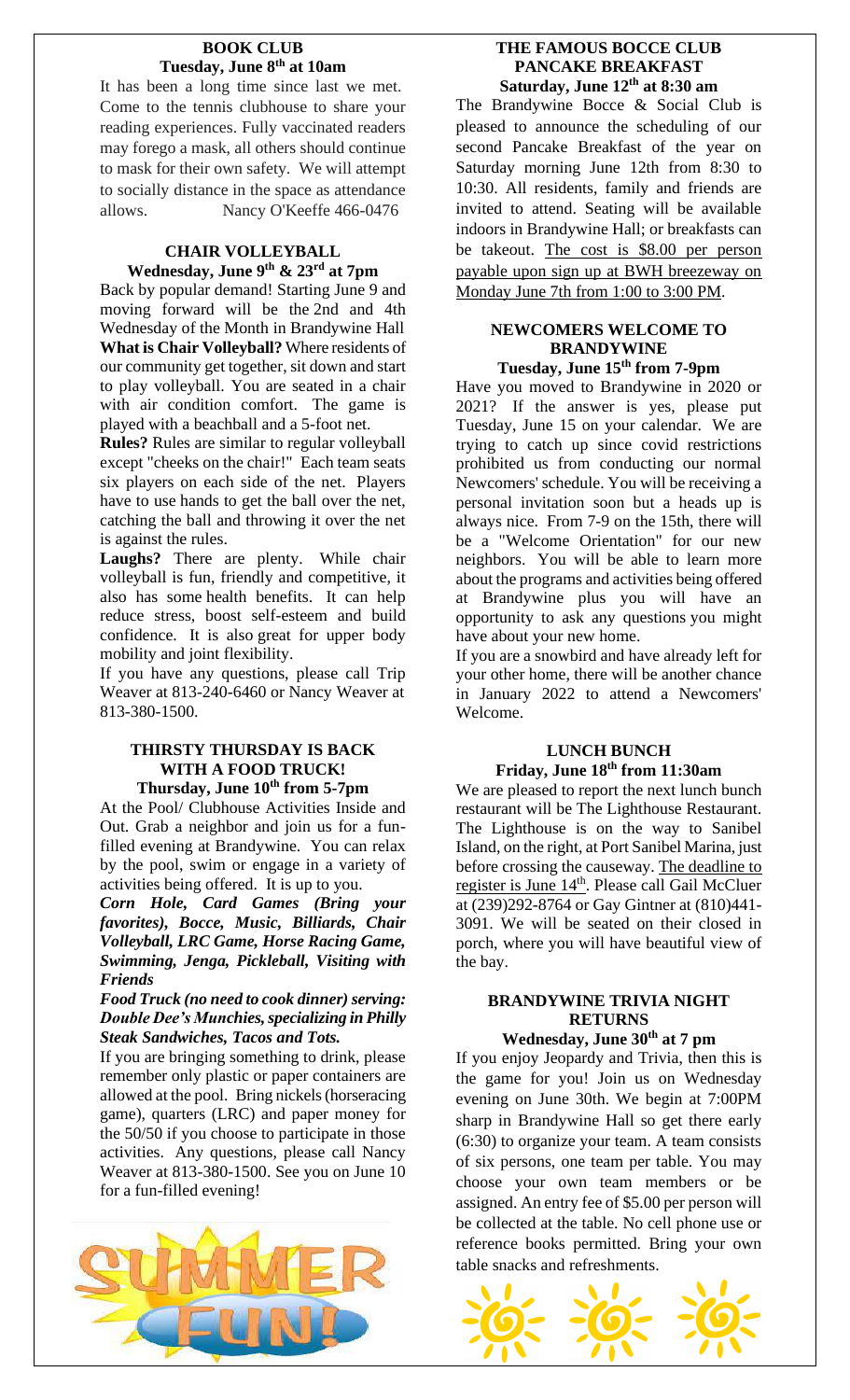### **FATHER'S DAY 2021**

Father's Day is Sunday, June 20, 2021! It celebrates and honors the men who have embraced the essential role of fatherhood. On this day, we also thank fathers and father figures for the sacrifices they make for embracing the responsibility of nurturing and raising children, and for devotion to their family. In spite of widespread support, Father's Day did not become a permanent national holiday until 1972. At that time, President Richard Nixon signed a law declaring that Father's Day be celebrated annually on the third Sunday in June to honor fathers.

*"When I was a boy of 14, my father was so ignorant I could hardly stand to have the old man around. But when I got to be 21, I was astonished at how much he had learned in seven years".*

*-Mark Twain*

*"My father didn't tell me how to live; he lived and let me watch him do it."*

*-Clarence Budington Kelland, American Writer*

*"His heritage to his children wasn't words or possessions, but an unspoken treasure, the treasure of his example as a man and a father."*

*-Will Rogers, Jr.*

*"A father is someone you look up to no matter how tall you grow."*

*-Unknown*

Happy Father's Day to all our fathers at Brandywine. Enjoy your day.

# **LOOKING AHEAD:**

# **JULY 4TH AT BRANDYWINE Sunday, July 4 th at 5 pm**

*Flags are Waving, Sparks will Fly, This Fourth of July* Please join us as we celebrate the Stars and Stripes at Brandywine. The fun starts at 5 at the clubhouse. *Menu includes: Fried Chicken, Baked Beans, Potato Salad, Coleslaw, Ice Cream, (Please bring your favorite thing to drink)* Cost \$15. Sign up will be June 28 in Brandywine Hall from 1-3. Please bring cash or a check made out to BAC. See you on July 4 at 5 o'clock as we celebrate our freedom.

*We will stand by the right, we will stand by the true, we will live, we will die for the red, white and blue. -Unknown*

### **WOMENS ASSOCIATION**

We will be having our  $1<sup>st</sup>$  meeting in a long time. We will meet Saturday, October 2<sup>nd</sup> at 9am n the Brandywine Hall. All are welcome. Karen Miller 239-481-3790

#### **MEN'S CLUB**

No breakfast meeting until October. Look forward to seeing you all again in the Fall. Ed Zender



#### **HALLOWEEN PARTY!!!**

Saturday, October  $30<sup>th</sup>$  we will have a Halloween Party in the Brandywine Hall. Back by popular demand Johnny and Patty will be singing for us. Watch for more details in future Bugles. Karen Miller

### **COMMUNICATION COMMITTEE**

The following people are on the new communications committee. Please contact them with any issues and concerns you may have.

Ann Bastian- [amb1248@yahoo.com](mailto:amb1248@yahoo.com) Phyllis Cipolloni-[cipll@aol.com](mailto:cipll@aol.com) Diane Jarke- deejim1319@yahoo.com Rosemary King- rmdking1519@gmail.com Karen Miller- [drm1335@aol.com](mailto:drm1335@aol.com)

# **NEW RESIDENTS**

Let's welcome these lucky people joining us in "paradise". **-James Parsons,**

**1255 Hazeltine Dr. -Ronald & Linda Marino, 1234 N. Brandywine Cir. -Robert & Karen Lee, 1315 Medinah Dr. -Charlie & Patricia Buchanan, 1251 N. Brandywine Cir. -James & Jo-Ann Scott, 1259 Hazeltine Dr. -Mark Shumaker, 1270 Arcola Dr.**

#### **IN MEMORIAM**

We lost a cherished resident in April: Glady Fields

#### **IN MEMORY**

Let us take a walk-through Brandywine's Remembrance Garden. It is located at Turnberry and South Brandywine.

As you approach the garden, look down at the steppingstones and read the thoughts inscribed by one of our residents.

Entering the garden on the crushed shell path, you will be greeted by a sculpture of two large cranes wrapped in an embrace. It was donated in memory of a loved one.

Look around and contemplate from the bench in front of the bonsai tree rock and enjoy the varied plants that make up this garden.

If you feel that this is a special place, you are right. There is a group of volunteers that has taken care of this garden and lovingly tended to its upkeep. They have planted, pruned, cut, and shaped all the plants that have been donated. The result is a beautiful spot for you to visit and reflect.

This Garden only exists because of resident involvement in supporting its maintenance.

To volunteer, donate funds or plant in honor of a deceased Brandywine resident, contact.

Ann Gergar (248) 891- 0837 or Joan Peer (586) 255- 1955